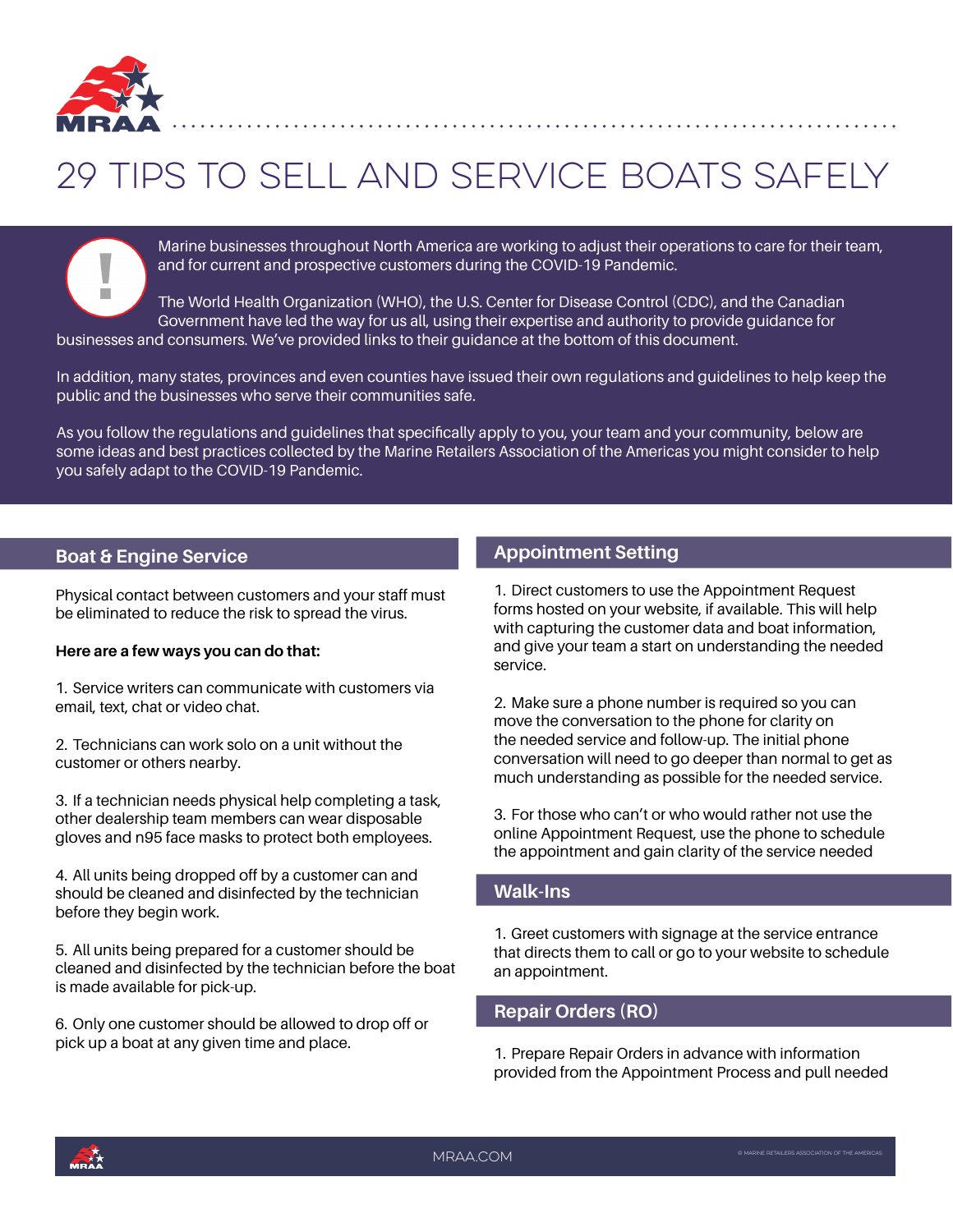

# 29 Tips To Sell and Service Boats Safely

parts for the technicians using gloves, if available, to reduce the need to disinfect before installation.

### **Drop-off or Pick-Ups**

Whether your staff is picking up a customer's boat at their house or the customer is dropping off a boat at your dealership, this process should be designed to be completed safely by as few people as possible (ideally, by one person who does not require assistance) — not the normal experience that you are used to providing for your customers. Equip your vehicles and forklifts with sanitizer and disposable gloves.

1. Drop-Offs: Clear an area that makes it easy for a customer to drop off a boat via trailer, limiting the need for backing up and assistance as much as possible. Supply signage that explains the reason to keep your staff at a distance, where to drop-off the boat and what to do with keys. Do what's needed to ensure the security of the boat and gear after drop-off.

2. Pick-Ups: Direct customers to leave the boat in a place your driver can access the boat without assistance and to provide information on where they can find the keys ahead of time. Let them know prior to arrival that they will need to stay at a distance, no closer than directing the driver toward the trailer tongue. Note: Do not attempt any task that could injure yourself, others or damage the boat. Always have disposable gloves and a mask on hand if close assistance is needed.

### **Check-In**

This again needs to be done without personal contact or assistance from the customer. Proceed with your standard process that might include:

- 1. Visually confirm requested service
- 2. Condition or damage Note and photograph
- 3. Complete Safety Checklist
- 4. Complete Repair Order with customer via phone to include:
	- › Best contact method: Text, Email or Phone
	- › Other needed service or repairs noted
- › Promised ready date
- › Payment method and pre-approval
- $\rightarrow$  Gain authorization as required via phone, email or text
- › Note: don't omit complete Check-In process for boats in storage

If you need to speak to the customer, do it from a safe distance of at least 6 feet. If weather permits, holding these conversations outside by meeting the customer near their vehicle.

#### **Start the Job**

1. Technicians are in their comfort zone working solo, so this directive will be welcomed by the techs!

2. In addition, the secure Parts Department will keep the technicians at a distance from the Parts staff. If you're already doing this, continue to keep your staff at a distance and the parts secured! If this hasn't been your policy, now is the time to start.

3. Techs should use their own bins or carts to move parts to tools to and from the boat.

### **Updating Customers and Securing Authorization**

1. Use the customer's preferred method of contact to keep the customers updated on their boat's status and ready time.

2. Use FaceTime or other forms of video chat to show customers the needed repair or service, and gain authorization via text, email, DocuSign or phone.

3. Consider a service like Kenect or CoVideo to personalize your communications.